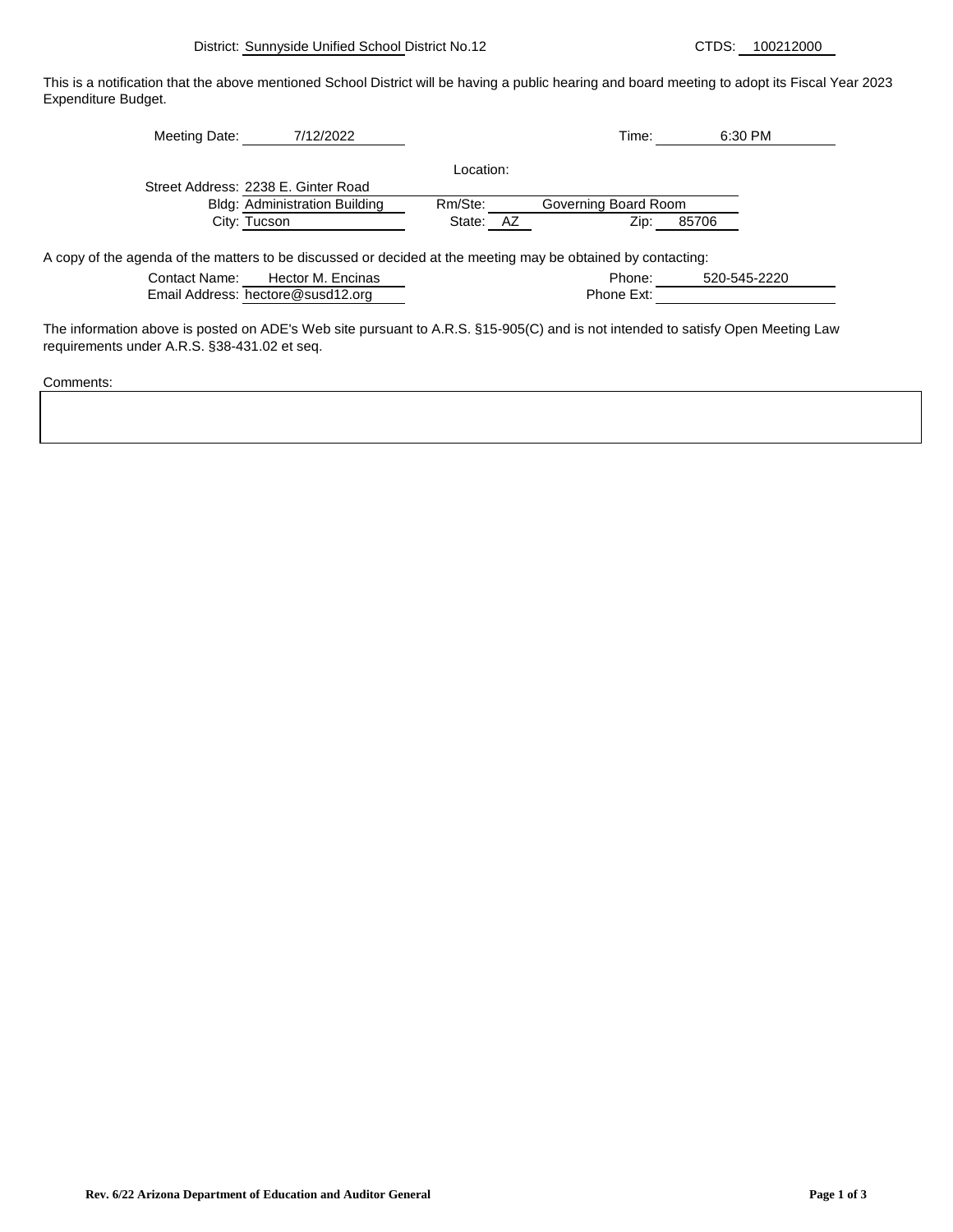## **SUMMARY OF SCHOOL DISTRICT PROPOSED EXPENDITURE BUDGET**

| I certify that the Budget of       | <b>Sunnyside Unified School</b> |  | District. | Pima | County for fiscal year 2023 was officially                                              |
|------------------------------------|---------------------------------|--|-----------|------|-----------------------------------------------------------------------------------------|
| proposed by the Governing Board on | June 14                         |  |           |      | , 2022, and that the complete Proposed Expenditure Budget may be reviewed by contacting |

**Hector M. Encinas (520) 545-2220 at the District Office, telephone**

**during normal business hours.**

## **President of the Governing Board**

| 1. Average Daily Membership:                                                                                   |                 | Prior Yr.           | <b>Budget Yr.</b>     | 4. Average Teacher Salaries (A.R.S. §15-903.E)                      |        |
|----------------------------------------------------------------------------------------------------------------|-----------------|---------------------|-----------------------|---------------------------------------------------------------------|--------|
|                                                                                                                | <b>2021 ADM</b> | <b>2022 ADM</b>     | 2023 ADM              | 1. Average salary of all teachers employed in FY 2023 (budget year) | 58,874 |
| <b>Attending</b>                                                                                               |                 |                     |                       | 2. Average salary of all teachers employed in FY 2022 (prior year)  | 57,720 |
|                                                                                                                | 14,139.491      | 13,761.312          | 13,752.650            | 3. Increase in average teacher salary from the prior year           | 1,154  |
| 2. Tax Rates:                                                                                                  |                 | <b>Prior FY</b>     | <b>Est. Budget FY</b> | 4. Percentage increase                                              | 2%     |
| <b>Primary Rate</b> (equalization formula funding and budget add-<br>ons not required to be in secondary rate) |                 | 3.8264              | 3.8264                | Comments on average salary calculation (Optional):                  |        |
| <b>Secondary Rate</b> (voter-approved overrides, bonds, and Career                                             |                 |                     |                       |                                                                     |        |
| Technical Education Districts, and desegregation, if                                                           |                 |                     |                       |                                                                     |        |
| applicable)                                                                                                    |                 | 1.3266              | 1.5333                |                                                                     |        |
| 3. Budgeted expenditures and budget limits                                                                     |                 | <b>Budgeted</b>     |                       |                                                                     |        |
|                                                                                                                |                 | <b>Expenditures</b> | <b>Budget Limit</b>   |                                                                     |        |
| Maintenance & Operation Fund                                                                                   |                 | 100,934,033         | 100,934,033           |                                                                     |        |
| <b>Classroom Site Fund</b>                                                                                     |                 | 14,098,717          | 14,098,717            |                                                                     |        |
| <b>Unrestricted Capital Outlay Fund</b>                                                                        |                 | 20.036.654          | 20,036,654            |                                                                     |        |

|                                                 |                              | MAINTENANCE AND OPERATION EXPENDITURES |                 |                  |                 |                  |                          |
|-------------------------------------------------|------------------------------|----------------------------------------|-----------------|------------------|-----------------|------------------|--------------------------|
|                                                 | <b>Salaries and Benefits</b> |                                        | Other           |                  | <b>TOTAL</b>    |                  | % Inc. / (Decr.)<br>from |
|                                                 | <b>Prior FY</b>              | <b>Budget FY</b>                       | <b>Prior FY</b> | <b>Budget FY</b> | <b>Prior FY</b> | <b>Budget FY</b> | Prior FY                 |
| <b>100 Regular Education</b>                    |                              |                                        |                 |                  |                 |                  |                          |
| 1000 Instruction                                | 41,900,000                   | 42,868,050                             | 910,000         | 910,000          | 42,810,000      | 43,778,050       | 2.3%                     |
| <b>2000 Support Services</b>                    |                              |                                        |                 |                  |                 |                  |                          |
| 2100 Students                                   | 3,125,000                    | 3,187,500                              | 71,300          | 71,300           | 3,196,300       | 3,258,800        | 2.0%                     |
| <b>2200 Instructional Staff</b>                 | 2,000,000                    | 2,040,000                              | 162,000         | 162,000          | 2,162,000       | 2,202,000        | 1.9%                     |
| 2300, 2400, 2500 Administration                 | 9,625,000                    | 9,717,500                              | 2,015,000       | 2,015,000        | 11,640,000      | 11,732,500       | 0.8%                     |
| 2600 Oper./Maint. of Plant                      | 6,400,000                    | 6,528,000                              | 5,968,249       | 8,661,426        | 12,368,249      | 15,189,426       | 22.8%                    |
| 2900 Other                                      | $\mathbf{0}$                 | $\theta$                               | $\theta$        | $\theta$         | $\theta$        | $\Omega$         | 0.0%                     |
| 3000 Oper. of Noninstructional Services         | 103,000                      | 105,060                                | 425,000         | 425,000          | 528,000         | 530,060          | 0.4%                     |
| 610 School-Sponsored Cocurric. Activities       | 118,750                      | 121,125                                | 9,800           | 9,800            | 128,550         | 130,925          | 1.8%                     |
| 620 School-Sponsored Athletics                  | 762,500                      | 844,050                                | 145,000         | 145,000          | 907,500         | 989,050          | 9.0%                     |
| 630, 700, 800, 900 Other Programs               | 127,500                      | $\Omega$                               | $\Omega$        | $\Omega$         | 127,500         | $\Omega$         | $-100.0\%$               |
| <b>Regular Education Subsection Subtotal</b>    | 64, 161, 750                 | 65,411,285                             | 9,706,349       | 12,399,526       | 73,868,099      | 77,810,811       | 5.3%                     |
| 200 and 300 Special Education                   |                              |                                        |                 |                  |                 |                  |                          |
| 1000 Instruction                                | 11,350,347                   | 11,347,147                             | 1,040,000       | 1,040,000        | 12,390,347      | 12,387,147       | 0.0%                     |
| <b>2000 Support Services</b>                    |                              |                                        |                 |                  |                 |                  |                          |
| 2100 Students                                   | 3,500,000                    | 3,485,000                              | 1,252,000       | 1,252,000        | 4,752,000       | 4,737,000        | $-0.3%$                  |
| <b>2200 Instructional Staff</b>                 | 312,500                      | 312,500                                | 17,000          | 17,000           | 329,500         | 329,500          | 0.0%                     |
| 2300, 2400, 2500 Administration                 | $\mathbf{0}$                 | 42,700                                 | $\overline{0}$  | $\overline{0}$   | $\theta$        | 42,700           |                          |
| 2600 Oper./Maint. of Plant                      | 24,500                       | $\boldsymbol{0}$                       | $\overline{0}$  | $\overline{0}$   | 24,500          | $\mathbf{0}$     | $-100.0\%$               |
| 2900 Other                                      | $\mathbf{0}$                 | $\mathbf{0}$                           | $\overline{0}$  | $\overline{0}$   | $\mathbf{0}$    | $\mathbf{0}$     | 0.0%                     |
| 3000 Oper. of Noninstructional Services         | $\Omega$                     | $\Omega$                               | $\theta$        | $\mathbf{0}$     | $\Omega$        | $\Omega$         | 0.0%                     |
| <b>Special Education Subsection Subtotal</b>    | 15,187,347                   | 15,187,347                             | 2,309,000       | 2,309,000        | 17,496,347      | 17,496,347       | 0.0%                     |
| <b>400 Pupil Transportation</b>                 | 2,975,000                    | 3,049,800                              | 678,026         | 1,161,000        | 3,653,026       | 4,210,800        | 15.3%                    |
| 510 Desegregation                               | $\Omega$                     | $\Omega$                               | $\theta$        | $\Omega$         | $\Omega$        | $\Omega$         | 0.0%                     |
| <b>530 Dropout Prevention Programs</b>          | 245,572                      | 245,572                                | $\overline{0}$  | $\theta$         | 245,572         | 245,572          | 0.0%                     |
| <b>540 Joint Career and Technical Education</b> |                              |                                        |                 |                  |                 |                  |                          |
| and Vocational Education Center                 | $\boldsymbol{0}$             | $\overline{0}$                         | $\overline{0}$  | $\mathbf{0}$     | $\mathbf{0}$    | $\Omega$         | 0.0%                     |
| 550 K-3 Reading Program                         | 822,636                      | 1,055,503                              | 180,000         | 115,000          | 1,002,636       | 1,170,503        | 16.7%                    |
| <b>TOTAL EXPENDITURES</b>                       | 83,392,305                   | 84,949,507                             | 12,873,375      | 15,984,526       | 96,265,680      | 100,934,033      | 4.8%                     |